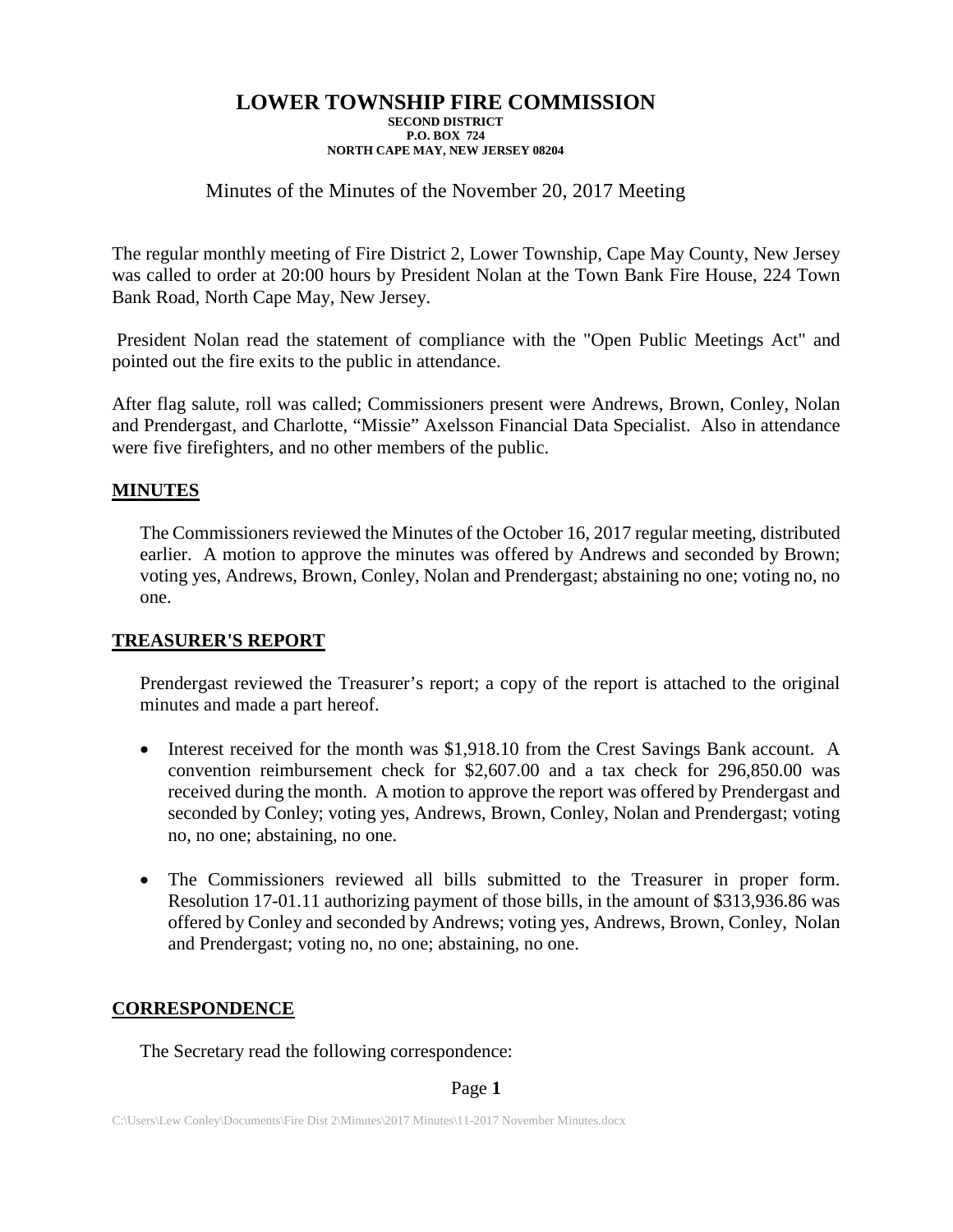# Minutes of the Minutes of the November 20, 2017 Meeting

- 1. Letter out to the Bureau of Authority Regulation dated 10/18/17 transmitting the executed Group Affidavit.
- 2. Copy of a memo from Richard Braslow, Esq. transmitting copies of the mail in ballot notice to the Cape May Star & Wave for publication on or about December 20 2017.
- 3. Email in dated 10/13/17 from Patrick Madden, BA for CCESC-Co Op confirming receipt of our application package for membership.
- 4. Email in dated 11/20/17 from Sheila MacNeill of CCESC-Co Op notifying the Fire District that we are approved by the State and CCESC-Co Op and are free to contact CCESC-Co Op vendors at any time.

# **TOWN BANK VOLUNTEER FIRE COMPANY REPORT**

• Report of the month's activities was presented to the Commissioners by Chief Lew Megonigal; a copy of the report is attached to the original of these minutes and made a part hereof.

## **BUREAU OF FIRE SAFETY REPORT**

• Conley distributed the minutes of the September and October regular meetings. One of the Fire Inspectors has provided notice of leaving the Bureau in December. Donna Blackley has checked with the Township and the Bureau is legal to and has posted notice in the local newspapers of the need for a full time or part time fire inspector.

## **OLD BUSINESS**

• *The Chief reported a growing building crack in the southeast corner of the engine bay. Conley has look at the crack and it looks like a settlement issue. The Commission authorized Conley to contact a structural engineer to look at the situation and make recommendations. (03/08).*

*Conley reported that he contacted Edward P. Ryan, PE, a structural engineer who met with Conley and Brown to look at the building. Mr. Ryan's preliminary determination was that the* 

### Page **2**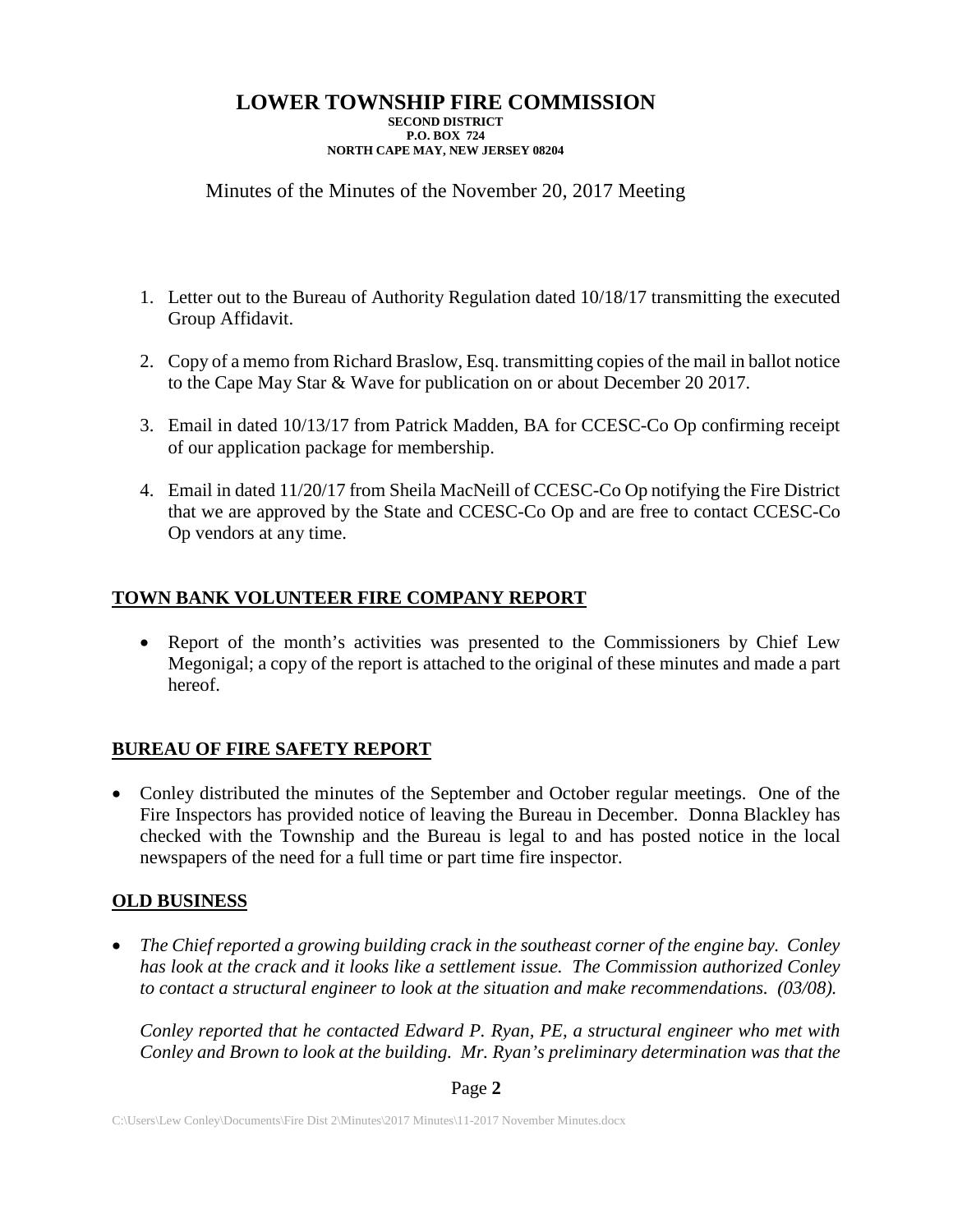### Minutes of the Minutes of the November 20, 2017 Meeting

*cracking is due to settlement but there is no immediate danger. He will prepare recommendations and specifications for the repair of the settlement as well as the cracks in the near future. (04/08)*

*Conley reported that he has received the details from structural engineer, Edward P. Ryan and will coordinate with Richard Braslow and Ryan to put together a contract to perform the work recommended. (06/08).*

*Nolan inquired as to the status of the crick repair. Conley responded that the District is in the process of having a contractor look at it and provide an estimate to see if the repair needs to be bid. He also reported the Mr. Ryan had reported that there is no immediate danger, and budget constraints had moved this repair a little lower on the priority list, but not forgotten. (06/12)*

• *Past President & Past Chief Treon who is now with Cape May County Office of Emergency Management, requested and was granted a place on the July meeting agenda to appear with Director Martin Pagliughi to discuss a possible memorandum of understanding (MOU) to utilize the multipurpose room during emergencies and natural disasters. (06/14)*

*Conley distributed a sample copy of the memorandum of understanding that was generated for Upper Township to each of the Commissioners, Chief Megonigal and President Marchina for review and to generate some comments. (09/14)*

• *Conley announced that the new 1500 GPM pumper has been formally ordered. (01/17)*

*Conley reported that he has reviewed with Chief Megonigal the Statement of Exemptions from NFPA 1901, Standard for Automotive Fire Apparatus, 2016 Edition, and signed the document on 5/31/17. This is a compendium of items that are not being provided on the new pumper when it leaves Pierce Manufacturing in Appleton, WI. Most of the exemptions (not being provided) will be installed by Fire & Safety Services once the unit is delivered by Pierce to them. Some are dealer provided and some will be removed from the trade in unit and installed by Fire & Safety.*

Conley also reported that the anticipated delivery date is November 2017. (06/17)

Conley reported that he received a call from the Houston-Galveston Cooperative stating that the do not have a valid membership for the Fire District. Conley will follow up with Fire & Safety Services to be sure they are not submitting the application and if not, he will submit the application.  $(08/17)$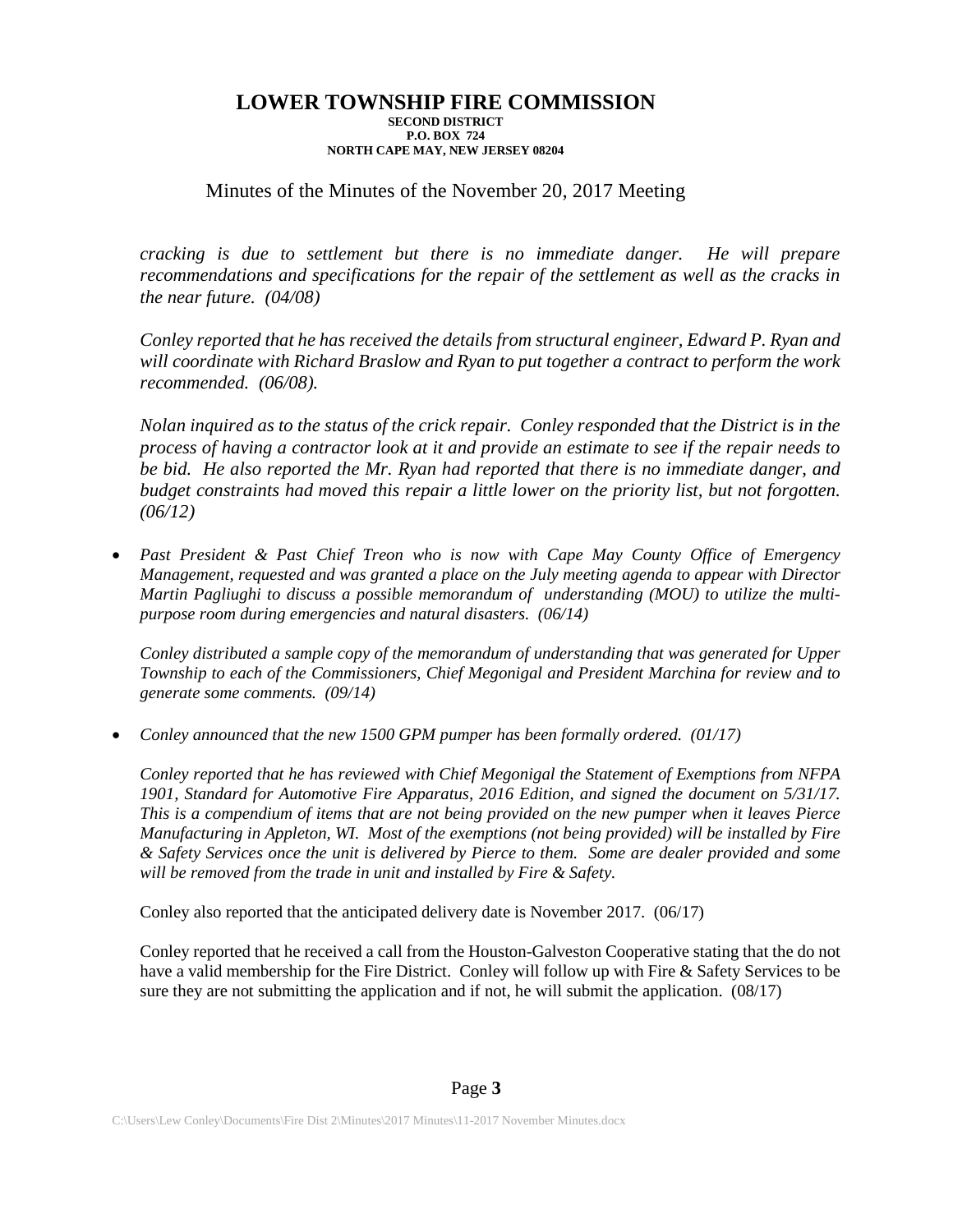Minutes of the Minutes of the November 20, 2017 Meeting

Conley reported that he has filed the necessary forms and documentation required for an Interlocal purchasing agreement with the HGAC and received an email in dated 10/13/17 transmitting notice of Interlocal Contract No. 17-6284 with the HGACBuy. (10-17)

• *Nolan reported that he had contacted Tortorice Roofing because of roof leak, since they installed the roof several years back. The roofer determined there was a leaking air condenser on the roof that was leaking oil that damaged the rubber roof. CM3 Building Solutions was contacted to repair the air condenser. That work is now accomplished and Tortorice Roofing has been notified that they can come back to repair the damaged roof. (10/16)*

*Nolan reported that the cause of the roof leak was repaired by CM3 Building Solutions and Tortorice Roofing will be returning to do the final repair on the roof.* (11/16)

*Nolan reported he has requested Tortorice Roofing of the repair completion but they have not*  been here yet. He will give him one more chance before going elsewhere out of concern for *the roof warranty. In the interim, another leak has been reported over the engine bays. Nolan will let him know. 12/16*

**Conley raised the question as whether or not the roof has been repaired. No one has seen any leaking throughout the summer. Chief Megonigal will follow up, the roof may have been repaired and Mr. Tortorice didn't send a bill. (08/17)**

- *Nolan reported on receipt of correspondence from the State indicating that all Public Agencies are required to have and designate a Public Agency Compliance Officer and on the appropriate form must notify the NJ Department of the Treasury. Nolan reported to the Treasury that we do not have such a position and are willing to comply if we could receive more information relative to the position on January 23, 1917. (02/17)*
- *Conley discussed the simple version of the specifications for the new security system for the firehouse and grounds. The new system would be integrated with the HVAC network that we now have which will provide the option to activate the HVAC system when the member swipes his card to open an outside door. The proposed system would have 18 indoor large cameras, 11 indoor small camera for small rooms and 11 outdoor cameras. It will also include card swipe locks on all doors so that for example we could provide a vendor with a card that would give him access to one outside door and whatever room he need to enter for the delivery. The system will time stamp the system with the vendors' i.d. that would correlate with the camera video.*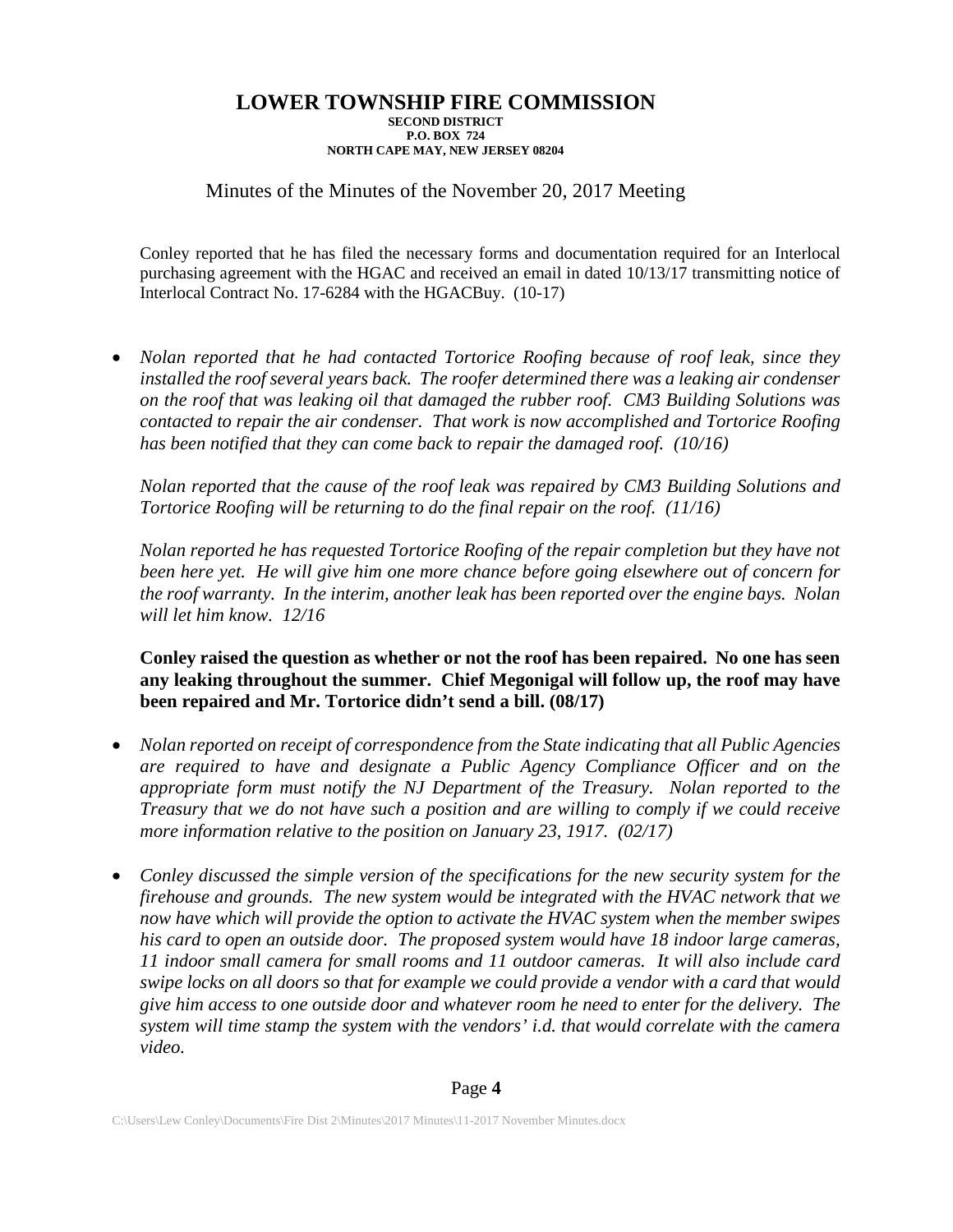## Minutes of the Minutes of the November 20, 2017 Meeting

*Chief Megonigal has worked long and hard over many years to put this system together. The system will obviously exceed the bid threshold and will need to go out to bid.* 

*Conley introduced Resolution 17-30 authorizing the Fire District to bid for the new security system and approving the specification reviewed. Resolution 17-30 was offered by Andrews and seconded by Brown, voting yes, Andrews, Brown, Conley, Nolan and Prendergast; voting no, no one; abstaining, no one. (06/17)*

*Conley reported that he has been made aware that the new security system can be purchased through the Camden County Educational Services Commission (CCESC), which is a purchasing coop. He has talked with Patrick Madden, Business Administrator for CCESC and Mr. Madden feel we are a good fit for their program. We must adopt a resolution authorizing the Fire District to join and provide Mr. Madden with a copy of the resolution and a copy of the minutes of the meeting indicating the adoption of the resolution and forward it to him with the application form. He will process the application through to DCA, Local Government Services for concurrence. Once authorized by DCA we will officially be accepted into the coop.*

*Resolution 17-32 Authorizing Lower Township Fire District No. 2 to join (become a member of) the Camden County Educational Services Commission's approved Cooperative Pricing System, Co-Op #66 CCEPS was offered by Conley and seconded by Andrews, voting yes, Andrews, Brown, Conley, Nolan and Prendergast; voting no, no one; abstaining, no one. (08/17)*

*Conley reported that he has submitted the necessary application and supporting documents to Patrick Madden, Business Administrator and received an email dated 10/13/17 from Patrick Madden, Business Administrator for Camden County Educational Services Commission acknowledging receipt of the application package we submitted and indicating that the documents will be submitted to Bureau of Authority Regulation for approval. (10/17)*

**Conley reported that he received email notification that we are approved by the State and CCEPS and can order from their vendors anytime.**

**Resolution 17-34 Awarding the new Security System installation Contract to CM3 Building Solutions, Inc. of Ft. Washington, PA, a CCESC Co-Op vendor for \$77,159.00 was offered by Conley and seconded by Brown, voting yes, Andrews, Brown, Conley, Nolan and Prendergast; voting no, no one; abstaining, no one. (11/17)**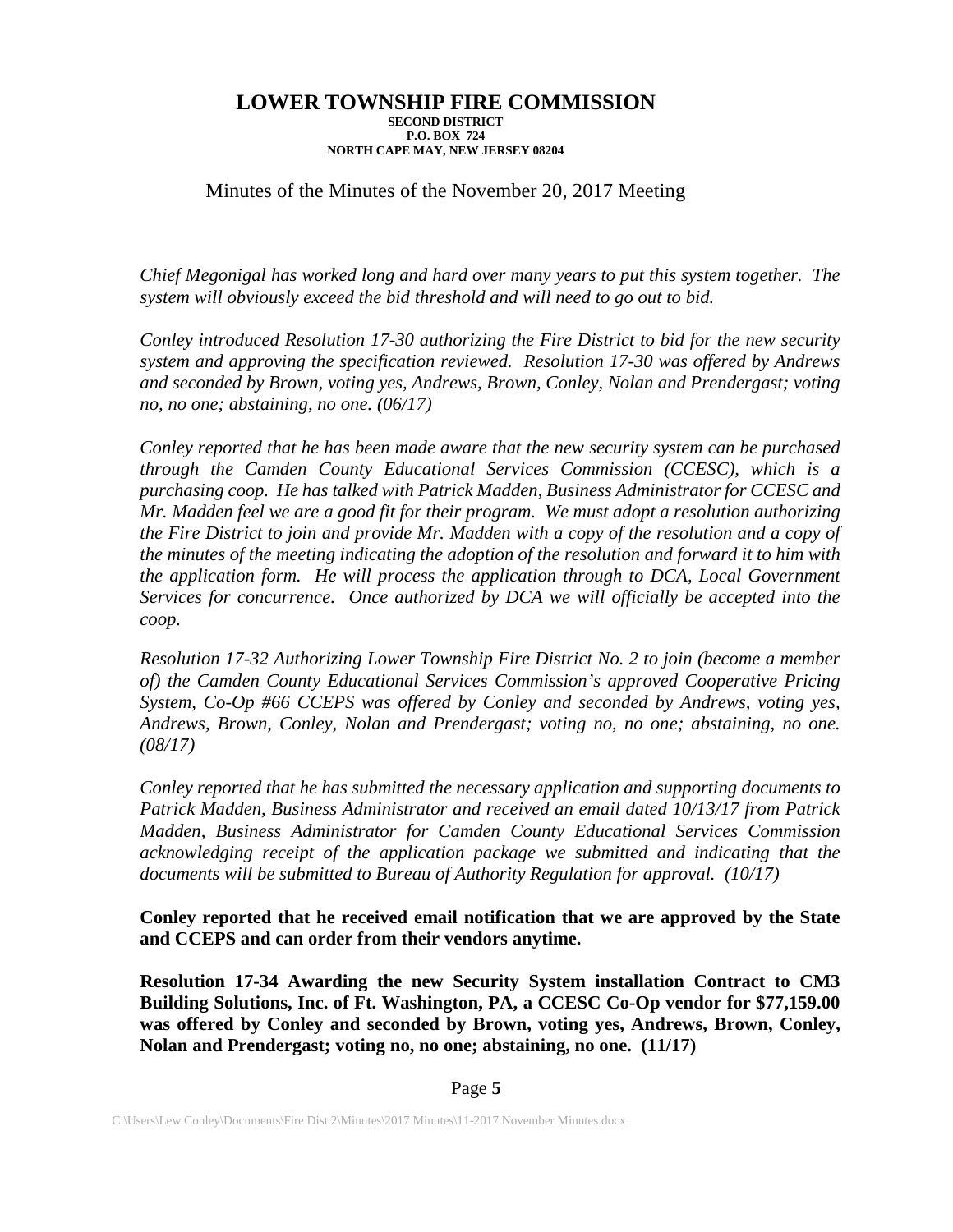Minutes of the Minutes of the November 20, 2017 Meeting

• *Chief Megonigal reported that the new data lines were installed by Marsden Electric and is ready to for the MIS team. Conley will follow up with Wes Barber and notify that he can schedule the connections to the server, etc.(07/17)*

## **NEW BUSINESS**

- Conley briefly reviewed the proposed 2018 Annual Budget. The proposed budget does not contain any tax rate increase. It will remain the same as last year. Resolution 17-33 Approving the proposed 2018 Budget and scheduling a public hearing on the proposed budget for December 18, 2017 was offered by Conley and seconded by Brown voting yes, Andrews, Brown, Conley, Nolan and Prendergast; voting no, no one; abstaining, no one.
- The following purchases were authorized by consensus:
	- 1. From JYD Industries of Montgomeryville, PA various Holmatro tools for \$2,941.00.
	- 2. From Witmer Public Safety of Coatesville, PA a TFT Blitzfire combination package for \$2,954.00.
	- 3. From Nat Alexander, Laurel Springs, NJ a Rit-PakIII with face piece for \$2,818.00.
	- 4. From Nat Alexander, Laurel Springs, NJ various lengths of 1.75", 2.5" and 5" hose totaling \$2,648.00.
	- 5. From Jersey Fire & Safety of Vineland, NJ six (6) Pelican 9415 Lights w/chargers totaling \$1,673.97.
	- 6. From Witmer Public Safety of Coatesville, PA various small wares (multi-purpose tools, adapters, etc.) totaling \$1,975.50.
	- 7. Motorola Communications, West Berlin, NJ 10 Minitor VI Monitors and 24 Enhanced Antennas totaling \$4,443.20.
- Commissioner Nolan reported that he was elected to the office of Sheriff of Cape May County on November  $7<sup>th</sup>$  and will most likely be sworn into office before our next meeting. He cannot hold two elected offices at the same time and will be resigning prior to being sworn in. He will continue to serve the Fire District until his resignation. Commissioner Nolan thanked all that have supported him while being a Commissioner he has enjoyed working the Fire District and the Town Bank Volunteer Fire Company.